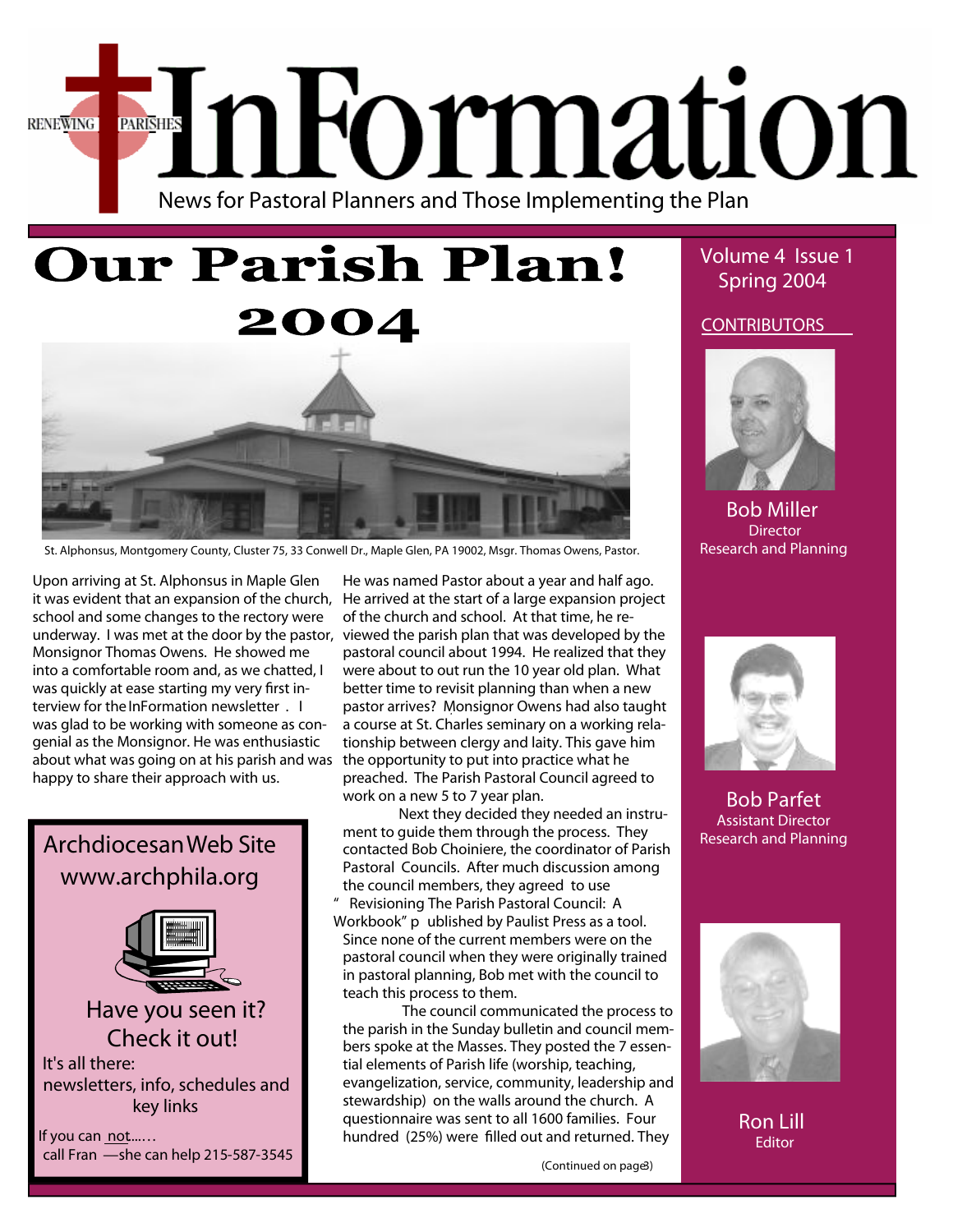# **How and When Do You Do Parish Surveys?**

Between 1994 and 1998, every parish in the Archdiocese conducted a parish self study. Many of the newly formed parish pastoral councils took the opportunity of the self study to become more familiar with the parish and to verify assumptions about the characteristics of the people of the parish and their practices. Some council members were surprised to learn about the racial, ethnic and language make up of their parishes. Many were surprised to learn how many people attend Sunday mass.

As part of the parish self studies, a random group of registered parishioners was surveyed in every parish to identify to what degree they agreed with statements consistent with the Archdiocesan mission statement that described their parish community. Fortyone items describing a parish guided by the five elements found in the Archdiocesan mission statement (worship, teaching, evangelization, community and service) as well as leadership and stewardship were included in the survey. Differences in parishioner'sresponses were identified based on gender, age, marital status, education and Sunday mass attendance. Respondents were also able to make comments in each area.

Parishes that have lost their report of this important survey conducted within the last 10 years can contact the Archdiocesan Office for Research and Planning to obtain a copy.

This would be especially helpful for parishes that are thinking about doing another survey. Surveys take time and money. But survey costs are frequently overshadowed by the much larger expense of taking action without good information. A compromise is to use the data you already have. In addition to the report from the parishionersurvey

in every parish, the 2000 U.S. Census Reports have been distributed to the Pastor of each parish provide a wealth of information about the people who live in the parish. (Census reports are available on the Archdiocese web site)

Sometimes the plan of the parish requires action that needs to be supported by information that is not available in the existing reports. When this occurs, one possible source of the new information (but not always the only source) is a survey. According to Jonathon Widgeons and Don McCrabb, authors of *Parish Surveys: Why, What and How* there are five steps to conducting a survey:

Step one: Identify what the parish leaders need to know Step two: Determine whom the parish needs to survey to know it Step three: Design the questionnaire Step four: Gather the information and enter the data Step five: Write a report summarizing the findings

These are the steps but they are frequently not easy for people who already have a great deal of work, are part time, or are volunteers. - web site to provide parish leaders with some resources For this reason, the Office for Research and Planning has set up a special section of the pastoral planning area of the Archdiocesan to develop a parish survey. there are also resource people in the Office for Research and Planning who can assist parishes in identifying the assistance they need to develop a survey and to directly support their efforts.

For help call # 215-587-3545 and ask for Fran Stratton.

**Preview a survey tool at [parishsuvey.or](www.parishsurvey.org) g**

**Today**'s Parish

Jonathon Wiggins and Donald McCrabb*Parish Surveys: Why, What, and How* 10 March 2002,

# **A Survey for the InFormation**

### **Dear Reader:**

**2**

**I need your help! ………..**

In an effort to achieve maximum efficiency and still serve our audience we need input from everyone who presently receives a copy of the InFormation newsletter. In keeping with the article on surveys (above) we're asking you to take a survey! I promise it will be painless, quick and could lighten the monthly mailing load and its cost.

Do I have your interest yet? What if I told you that you could glimpse into the future and see how parishioners will be surveyed soon? Now I think you're interested? If so and you want to help us save the forest. Please go to**http://information.parishsurvey.org** , click on InFormation Newsletter survey and give us your thoughts about how you would like to receive this Publication. We will be grateful and will respect your wishes. **Thank you in advance!**

> Respectfully, Ron Lill *Ed.*

# **Trivia Box**

**In the Archdiocese of Philadelphia What proportion of the total population grew up since the 2nd Vatican Council?**

## **To** find out go to

**http://archphila.org/pastplan/INDEX/MandR\_index.html and click on the Census Report 3 link at the bottom of the page.**

**How about in your parish? Go to "Parish info" at <http://archphila.org/parishes/index.htm> Pick a parish, and click on U.S. Census Report 3, Age and Age Cohorts (PDF)**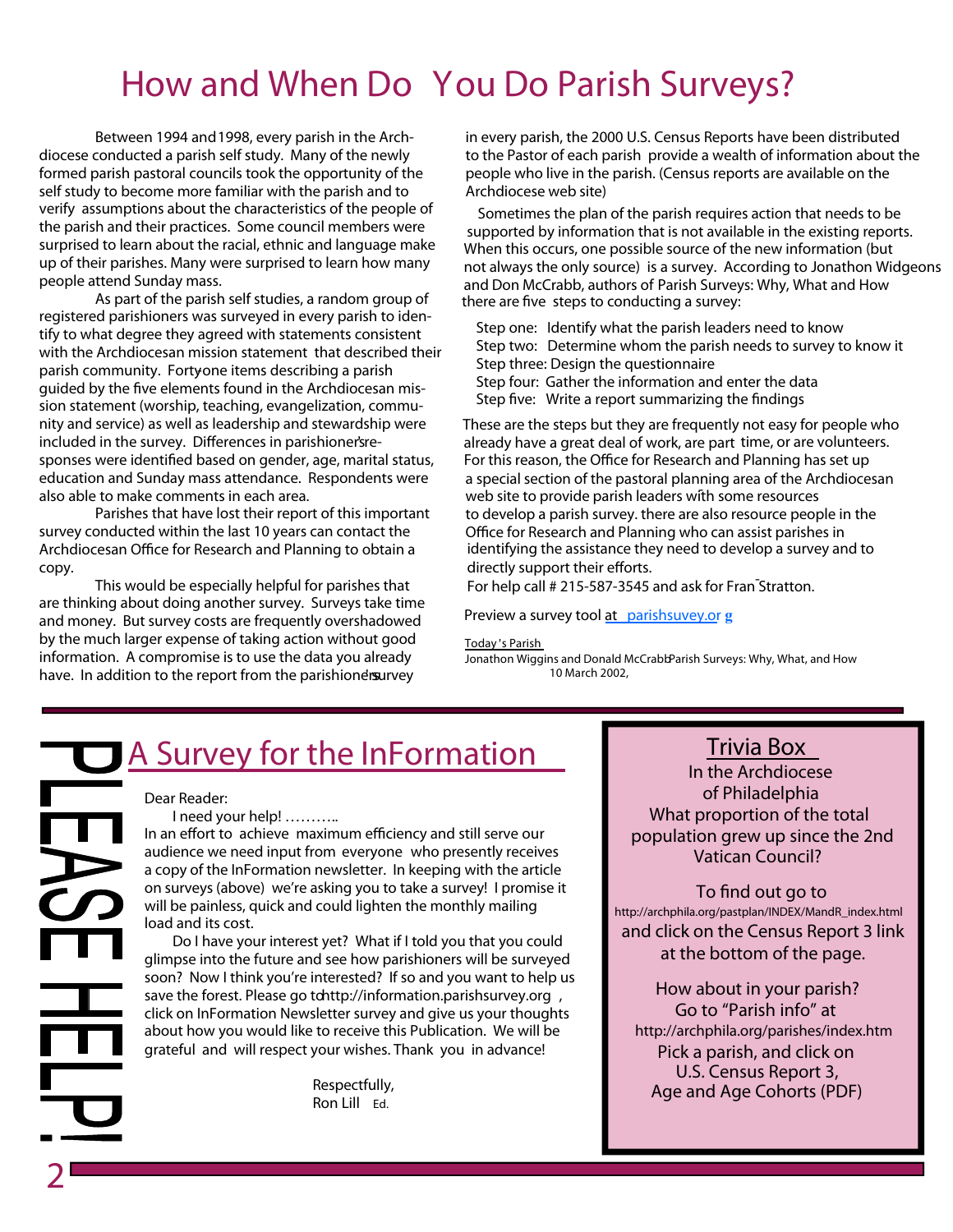# **A prayer suggestion for your Parish Pastoral Council meeting**

A Spirit of Wisdom

# **Invitation to Prayer**

**Leader**: O God of life, of all life, of each life, **All**: We offer you our prayers in the love of Christ, **Leader**: in the affection of Christ, **All**: in the company of Christ.

### **Scripture Reading:** *Ephesians 1:17-23*

I pray that the God of our Lord Jesus Christ, the Father of glory, may give you a spirit of wisdom and revelation as you come to know him, so that, with the eyes of your heart enlightened, you may know what is the hope to which he has called you, what are the riches of his glorious inheritance among the saints, and what is the immeasurable greatness of his power for us who believe, according to the working of his great power. God put this power to work in Christ, when he raised him from the dead and seated him at his right hand in the heavenly places, far above all rule and authority and power and dominion, and above every name that is named, not only in this age but also in the age to come. And he has put all things under his feet and has made him the head over all things for the church, which is his body, the fullness of him who fills all in all.

#### **Shared Prayer**

*1. Read the scripture passage aloud once and allow some time for reflection*

*2. Read the passage a second time and invite all those present to share aloud one word from the passage which speaks to them or resonates with them right now*

*3. Read the passage a third time and invite all those present to share aloud one phrase from the passage which speaks to them or resonates with them right now*

*4. Invite all those present to share aloud why this phrase holds some significance for them* or *why it resonates with them.*

## **Closing Prayer**

God our Creator, Jesus our Savior, Holy Spirit the Animator of our lives,

Hear the groaning of all creation as it longs for fulfillment and our amazement at the possibilities you open to us as disciples.

Hear the prayers of your people who often try too hard: to say what cannot be said, to express what cannot be expressed, to do perfectly what will always remain unfinished.

Take our hearts and shake them from complacency. Turn our thoughts and energies toward kingdom-building. Show us how to be sensible as well as imaginative, servants as well as lovers, co-workers as well as friends.

May we rejoice in our brokers, in the wonderfully incomplete world which is ours, which is us, which is yearning for you.

God our Creator, give us strength to commit ourselves to do your work.

God our Savior, come again to reveal once and for all the fullness of your reign.

God the Spirit, inspire us - bring us to the task with wisdom and humor, so that we may be filled with hope and vision.

Blessed are you, Lord our God, forever and ever!

Amen.

#### *(Continued from page 1)*

felt this was a good representation of the parish.

A Town meeting was called for the entire parish. The purpose of the meeting was to gather insight into what long range goals they might embrace as a parish and to share ideas and visions for the future of the parish. This large group was broken down into smaller table groups facilitated by pastoral council members. Every one was given the opportunity to share their ideas. About 30 sheets of news print filled with ideas were taped to the gymnasium walls. All this information was gathered and condensed and compared to the answers to the parish questionnaire. The results were communicated to the parishioners in the Sunday Bulletin and were developed into a list of topics for further education and discussion.

The entire parish gathered again. The goals identified from the first meetings were organized into workshops lasting 45 minutes. Each parishioner was asked to attend two workshops that interested them the most. Again, the pastoral council members acted as facilitators. The groups brainstormed and came to consensus on short term objectives that would make the long range goals attainable. The results have provided the information and

background for the Pastor and the parish pastoral council to develop a 5 to 7 year goal oriented plan with 1 and 2 year objectives for meeting those goals. The new Parish Plan should be finished in May, approved over the summer, and be ready for implementation in September.

Monsignor related to me that there were many side benefits to the process:

- Many more parishioners got to know their parish pastoral council better
- All parishioners who chose to participate were given the opportunity to help shape the future of the parish.
- The Pastor got to view the many talents and skills of his parishioners as they worked together
- Everyone came away with a deeper sense of community

St Alphonsus' parish planning effort is an example of the most important things that are needed in any planning process: training for everyone involved, two-way communication both in writing and in person with all the parishioners, opportunities for